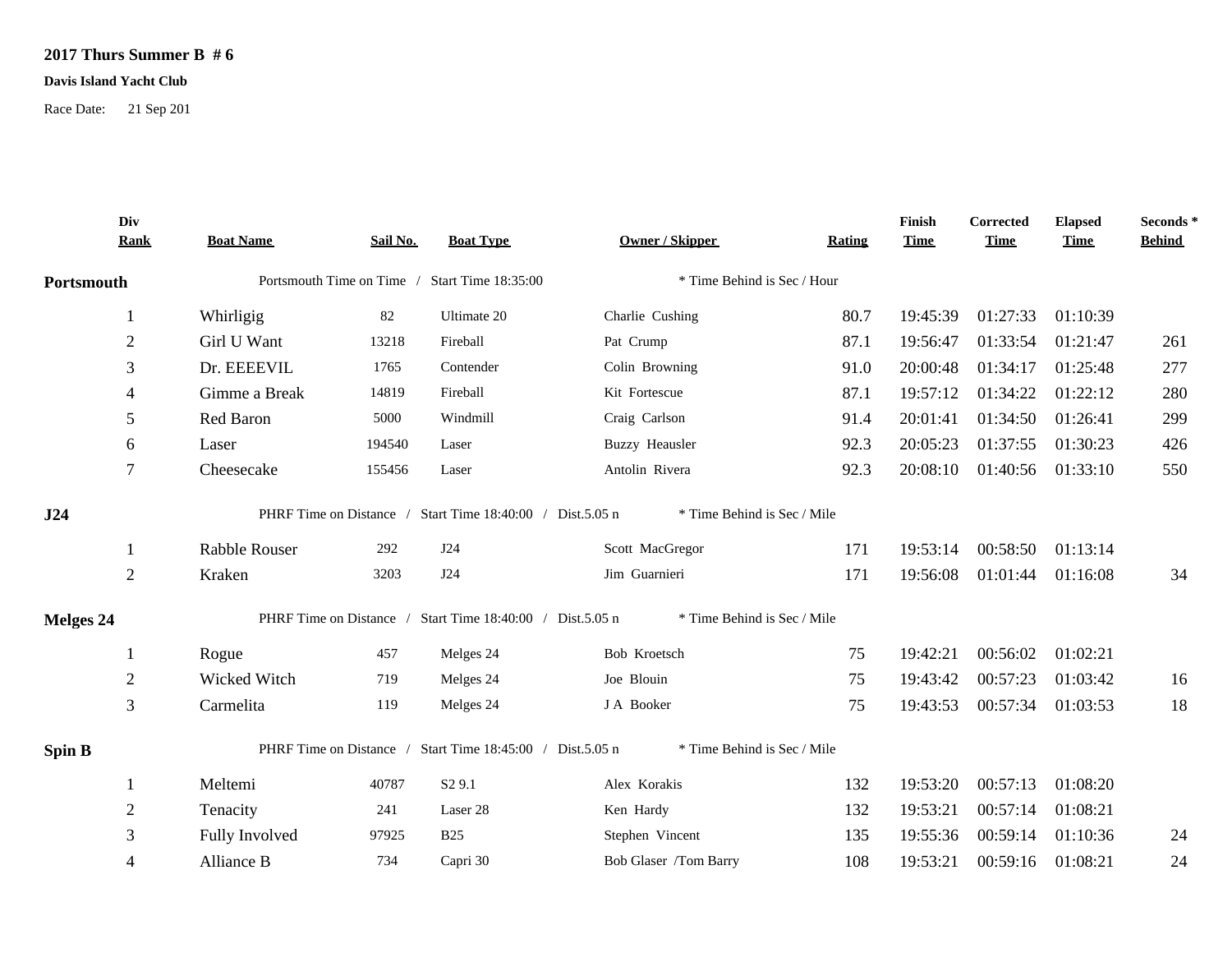| 5                    | Junior                                                                                   | 41186        | J27                                                       | Frank Selph                 | 123 | 19:55:06 | 00:59:45 | 01:10:06 | 30  |
|----------------------|------------------------------------------------------------------------------------------|--------------|-----------------------------------------------------------|-----------------------------|-----|----------|----------|----------|-----|
| 6                    | Privateer                                                                                | 282          | S <sub>2</sub> 9.1                                        | Chris Jones                 | 132 | 19:56:37 | 01:00:30 | 01:11:37 | 39  |
| 7                    | Dr Bligh                                                                                 | 30           | S <sub>2</sub> 9.1                                        | Michael Maher               | 132 | 20:05:32 | 01:09:25 | 01:20:32 | 145 |
| $\operatorname{AVE}$ | Bay Wolf                                                                                 | 40177        | S <sub>2</sub> 9.1                                        | John Brennan                | 132 |          |          |          |     |
| Spin A               |                                                                                          |              | PHRF Time on Distance / Start Time 18:50:00 / Dist.5.05 n | * Time Behind is Sec / Mile |     |          |          |          |     |
| 1                    | No Limit                                                                                 | 39526        | Farr 395                                                  | Neal Burns                  | 42  | 19:48:26 | 00:54:54 | 00:58:26 |     |
| $\sqrt{2}$           | Rocket                                                                                   | 48           | J35                                                       | Tarry Grimsdale             | 72  | 19:52:26 | 00:56:22 | 01:02:26 | 17  |
| $\mathfrak{Z}$       | Wired                                                                                    | 39511        | Farr 395                                                  | Achilles/ Brocks            | 42  | 19:53:43 | 01:00:11 | 01:03:43 | 63  |
| $\overline{4}$       | Fire & Ice                                                                               | 83198        | J105                                                      | George Cussins              | 81  | 19:58:06 | 01:01:17 | 01:08:06 | 76  |
| 5                    | No Way Jose                                                                              | 42696        | J35                                                       | Jose Suarezhoyos            | 72  | 20:02:26 | 01:06:22 | 01:12:26 | 136 |
| 6                    | Tampa Girl                                                                               | 83242        | J120                                                      | <b>Bill Terry</b>           | 54  | 20:01:08 | 01:06:35 | 01:11:08 | 139 |
| <b>Racer Cruiser</b> |                                                                                          |              | PHRF Time on Distance / Start Time 18:55:00 / Dist.5.05 n | * Time Behind is Sec / Mile |     |          |          |          |     |
| 1                    | Wing It                                                                                  | 43620        | Irwin 39 Citation                                         | Mike Doyle                  | 126 | 20:08:16 | 01:02:40 | 01:13:16 |     |
| $\mathbf{2}$         | <b>Sacred Cow</b>                                                                        | 60740        |                                                           | David German                | 72  | 20:06:47 | 01:05:43 | 01:11:47 | 36  |
| 3                    | <b>Blue Heron</b>                                                                        | $\mathbf{1}$ | Catalina 425                                              | Russell Hoadley             | 132 | 20:17:05 | 01:10:58 | 01:22:05 | 99  |
| 4                    | Intrepid                                                                                 | 41227        | J40                                                       | Jeff Russo                  | 78  | 20:12:39 | 01:11:05 | 01:17:39 | 100 |
| 5                    | Revenge                                                                                  | 005          | Dufour 34                                                 | Lee Burstiner               | 129 | 20:19:23 | 01:13:32 | 01:24:23 | 129 |
| 6                    | Lunacy                                                                                   | 198          | Tartan 37                                                 | Dave Lorick                 | 138 | 20:28:03 | 01:21:26 | 01:33:03 | 223 |
| 7                    | Hooloovoo                                                                                | 63365        | C&C MK2                                                   | Fenn Giles                  | 138 | 20:29:04 | 01:22:27 | 01:34:04 | 235 |
| 8                    | <b>First Wind</b>                                                                        | 4951         | <b>CSY 44</b>                                             | Art Cupp                    | 144 | 20:30:05 | 01:22:58 | 01:35:05 | 241 |
| AVE                  | Monami                                                                                   | 41456        | Benateau                                                  | Don Highnote                | 126 |          |          |          |     |
| Non Spin A           |                                                                                          |              | PHRF Time on Distance / Start Time 18:55:00 / Dist.5.05 n | * Time Behind is Sec / Mile |     |          |          |          |     |
| -1                   | WT Flyer                                                                                 | 97           | Pearson Flyer                                             | Ullman/Bostick/ Young       | 153 | 20:15:14 | 01:07:21 | 01:20:14 |     |
| $\mathfrak{2}$       | Long Gone                                                                                | 10225        | Morgan 42                                                 | Phil Waller                 | 161 | 20:17:00 | 01:08:27 | 01:22:00 | 13  |
| 3                    | <b>Emotional Rescue</b>                                                                  | 22268        | C & C 36                                                  | Dave Coffee                 | 176 | 20:27:16 | 01:17:27 | 01:32:16 | 120 |
| $\overline{4}$       | Chamame                                                                                  | 244          | C&C 36                                                    | Tim Rutherford              | 180 | 20:28:33 | 01:18:24 | 01:33:33 | 131 |
| $\mathfrak s$        | Matou (Oneness)                                                                          | 70           | Nonsuch 354                                               | Craig Stanley               | 168 | 20:30:45 | 01:21:37 | 01:35:45 | 170 |
| <b>Non Spin B</b>    | PHRF Time on Distance / Start Time 18:55:00 / Dist.5.05 n<br>* Time Behind is Sec / Mile |              |                                                           |                             |     |          |          |          |     |